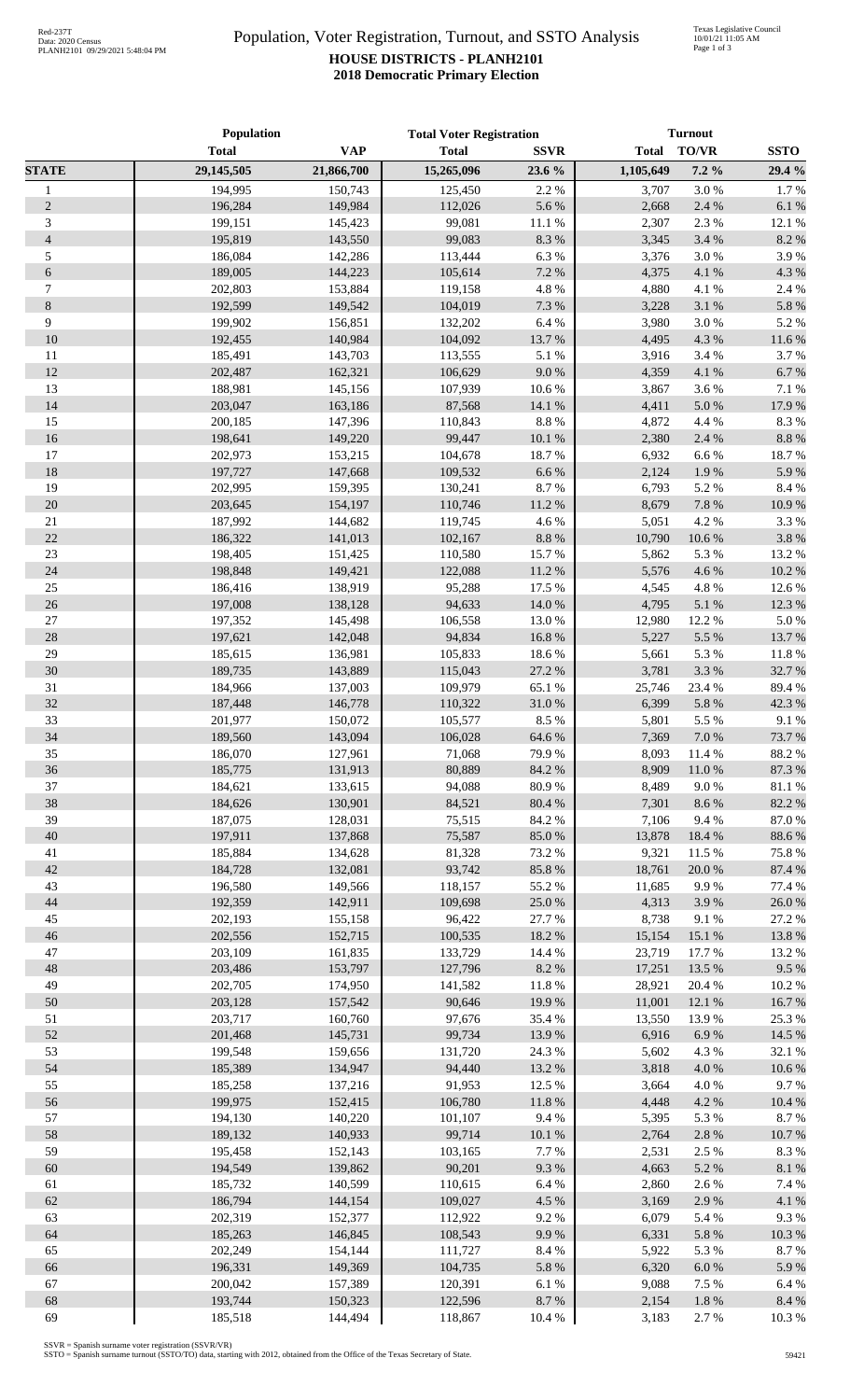## Population, Voter Registration, Turnout, and SSTO Analysis **HOUSE DISTRICTS - PLANH2101 2018 Democratic Primary Election**

|              | Population         |                    | <b>Total Voter Registration</b> |                  | <b>Turnout</b> |                |                 |
|--------------|--------------------|--------------------|---------------------------------|------------------|----------------|----------------|-----------------|
|              | <b>Total</b>       | <b>VAP</b>         | <b>Total</b>                    | <b>SSVR</b>      | <b>Total</b>   | <b>TO/VR</b>   | <b>SSTO</b>     |
| <b>STATE</b> | 29,145,505         | 21,866,700         | 15,265,096                      | 23.6 %           | 1,105,649      | $7.2\%$        | 29.4 %          |
| 70           | 188,804            | 130,251            | 95,802                          | 6.7%             | 5,004          | 5.2 %          | $7.0\ \%$       |
| 71           | 191,317            | 146,476            | 105,188                         | 14.8 %           | 2,400          | 2.3 %          | 15.6%           |
| 72           | 186,421            | 143,348            | 102,362                         | 24.6 %           | 2,469          | 2.4 %          | 27.8 %          |
| 73           | 200,375            | 156,900            | 120,861                         | 13.5 %           | 7,149          | 5.9%           | 13.3%           |
| 74           | 200,697            | 148,484            | 104,315                         | 66.5 %           | 16,772         | 16.1 %         | 75.5 %          |
| 75           | 200,418            | 137,283            | 76,743                          | 79.6%            | 6,753          | 8.8%           | 81.2%           |
| 76           | 201,357            | 150,301            | 99,278                          | 15.4 %           | 6,313          | 6.4 %          | 11.3%           |
| 77           | 203,921            | 158,812            | 114,362                         | 78.4 %           | 15,654         | 13.7 %         | 77.1 %          |
| 78           | 203,786            | 153,882            | 114,434                         | 54.2 %           | 15,414         | 13.5 %         | 53.4 %          |
| 79           | 204,008            | 155,827            | 114,816                         | 71.3%            | 15,666         | 13.6 %         | 74.1 %          |
| 80           | 192,601            | 135,888            | 101,547                         | 73.4 %           | 17,284         | 17.0 %         | 86.3%           |
| 81           | 184,670            | 133,588            | 84,798                          | 42.1 %           | 2,600          | 3.1 %          | 55.3%           |
| 82           | 187,676            | 136,280            | 91,764                          | 27.9%            | 1,832          | 2.0 %          | 33.5 %          |
| 83           | 186,970            | 139,966            | 106,693                         | 23.6%            | 2,487          | 2.3 %          | 26.8%           |
| 84           | 186,523            | 145,008            | 99,897                          | 29.0%            | 3,925          | 3.9%           | 28.5 %          |
| 85           | 202,964            | 154,177            | 124,414                         | 14.6 %           | 5,114          | 4.1 %          | 9.2%            |
| 86           | 185,308            | 138,631            | 106,905                         | 16.8%            | 2,161          | 2.0 %          | 17.1 %          |
| 87           | 187,448            | 138,418            | 93,255                          | 22.0%            | 1,939          | 2.1 %          | 22.9%           |
| $88\,$       | 186,059            | 135,454            | 105,081                         | 32.2 %           | 1,447          | 1.4%           | 37.4 %          |
| 89           | 190,581            | 138,420            | 104,480                         | 8.7%             | 6,329          | 6.1%           | $8.4\ \%$       |
| 90           | 201,099            | 144,701            | 80,157                          | 39.7%            | 6,827          | 8.5 %          | 28.3%           |
| 91           | 187,551            | 141,549            | 102,375                         | 13.0%            | 4,729          | 4.6%           | 13.3 %          |
| 92           | 192,096            | 146,866            | 76,678                          | 16.4 %           | 4,590          | $6.0\ \%$      | $11.8\ \%$      |
| 93<br>94     | 188,296<br>185,566 | 132,214<br>144,505 | 90,405                          | 13.6%<br>8.5 %   | 4,057<br>8,305 | 4.5 %<br>7.2 % | 14.3 %<br>9.0%  |
| 95           | 203,641            | 148,994            | 115,460<br>93,772               | 13.1 %           | 10,363         | 11.1 %         | $7.0\ \%$       |
| 96           | 188,593            | 140,738            | 112,294                         | 9.6%             | 7,292          | 6.5%           | 8.9%            |
| 97           | 190,669            | 148,417            | 106,259                         | 10.2 %           | 7,533          | 7.1 %          | 9.7%            |
| 98           | 184,798            | 141,006            | 121,487                         | 5.8 %            | 6,502          | 5.4 %          | 7.9%            |
| 99           | 201,695            | 151,589            | 102,973                         | 15.4 %           | 5,188          | 5.0%           | 16.1 %          |
| 100          | 185,436            | 150,653            | 101,707                         | 14.2 %           | 13,020         | 12.8 %         | 10.9%           |
| 101          | 186,636            | 133,467            | 93,451                          | $16.0\ \%$       | 7,886          | $8.4\ \%$      | $10.0~\%$       |
| 102          | 187,686            | 141,854            | 85,115                          | 12.0%            | 7,980          | 9.4%           | 9.3%            |
| 103          | 189,432            | 147,409            | 78,610                          | 33.9%            | 9,915          | 12.6 %         | 24.3 %          |
| 104          | 186,630            | 135,171            | 78,904                          | 43.4 %           |                | 8,755 11.1 %   | 29.2 %          |
| 105          | 186,828            | 140,913            | 70,226                          | 23.6 %           | 4,266          | 6.1%           | 21.3%           |
| 106          | 191,093            | 136,666            | 89,338                          | $8.0\ \%$        | 4,632          | 5.2 %          | 8.3 %           |
| 107          | 186,185            | 140,174            | 83,914                          | 18.2 %           | 8,095          | 9.6%           | 13.6 %          |
| 108          | 187,643            | 151,154            | 127,306                         | 4.6%             | 13,849         | 10.9%          | 5.7%            |
| 109          | 188,181            | 136,550            | 102,210                         | 9.3%             | 14,597         | 14.3 %         | $3.0\ \%$       |
| 110          | 185,481            | 126,827            | 68,504                          | 30.1 %           | 5,250          | 7.7 %          | 15.2 %          |
| 111          | 185,801            | 137,653            | 109,524                         | 12.7 %           | 16,851         | 15.4 %         | 4.8 %           |
| 112          | 185,204            | 144,361            | 111,547                         | 8.4 %            | 10,082         | 9.0 %          | $7.8~\%$        |
| 113          | 185,073            | 137,196            | 92,061                          | 19.6%            | 6,929          | 7.5 %          | 13.4 %          |
| 114          | 187,670            | 136,156            | 80,216                          | 31.6 %           | 6,323          | 7.9%           | 22.8%           |
| 115          | 186,289            | 146,507            | 94,509                          | 10.1%            | 7,573          | $8.0\ \%$      | 9.9%            |
| 116          | 200,120            | 160,090            | 106,826                         | 48.2 %           | 11,221         | 10.5 %         | 55.5 %          |
| 117          | 198,399            | 139,199            | 85,055                          | 56.3%            | 5,233          | 6.2%           | 57.4 %          |
| 118          | 199,826            | 148,024            | 104,214                         | 54.5 %           | 7,027          | 6.7%           | 63.2%           |
| 119          | 202,657            | 150,837            | 101,474                         | 50.9%            | 7,606          | 7.5 %          | 55.8 %          |
| 120          | 203,115            | 149,887            | 100,464                         | 32.8 %           | 7,393          | 7.4 %          | 27.4 %          |
| 121          | 203,209            | 155,904            | 126,052                         | 21.2%            | 10,175         | $8.1~\%$       | 26.3%           |
| 122          | 201,984            | 149,711            | 113,175                         | 22.9%            | 7,655          | 6.8%           | 30.9%           |
| 123          | 200,095            | 160,561            | 114,820                         | 48.6%            | 13,578         | 11.8%          | 47.2 %          |
| 124          | 197,852            | 146,224            | 92,247                          | $60.8~\%$        | 6,803          | 7.4 %          | 61.5 %          |
| 125          | 202,067            | 151,951            | 117,160                         | 53.7%            | 10,038         | 8.6%           | 57.6%           |
| 126          | 194,060            | 147,183            | 114,069                         | 12.5 %           | 5,294          | 4.6 %          | 11.6 %          |
| 127          | 199,089            | 144,351            | 114,936                         | 14.2 %           | 5,605          | 4.9%           | 12.2 %          |
| 128          | 201,183            | 148,227            | 99,661                          | 20.6 %           | 3,326          | 3.3%           | 19.7%           |
| 129<br>130   | 198,661<br>194,311 | 154,787            | 114,524<br>106,137              | 14.7 %           | 6,723<br>3,804 | 5.9%<br>3.6%   | 13.1 %          |
| 131          | 201,256            | 139,508            | 78,965                          | 12.1 %<br>26.4 % | 6,813          | 8.6%           | 12.7 %<br>11.9% |
| 132          | 195,943            | 144,968<br>141,733 | 88,887                          | 15.5 %           | 4,220          | 4.7%           | 14.3 %          |
| 133          | 196,966            | 155,045            | 106,508                         | 8.3%             | 8,034          | 7.5 %          | 8.3%            |
| 134          | 202,847            | 168,828            | 127,746                         | $8.0\ \%$        | 18,178         | 14.2 %         | 7.3 %           |
| 135          | 197,186            | 140,362            | 87,815                          | 25.5 %           | 5,204          | 5.9%           | 19.6%           |
| 136          | 203,904            | 153,117            | 105,673                         | 14.3 %           | 10,090         | 9.5%           | 14.2 %          |
| 137          | 187,800            | 140,396            | 56,885                          | 21.6%            | 3,704          | 6.5%           | 17.7 %          |
| 138          | 201,745            | 154,239            | 103,770                         | 19.4 %           | 6,535          | $6.3~\%$       | 15.5 %          |